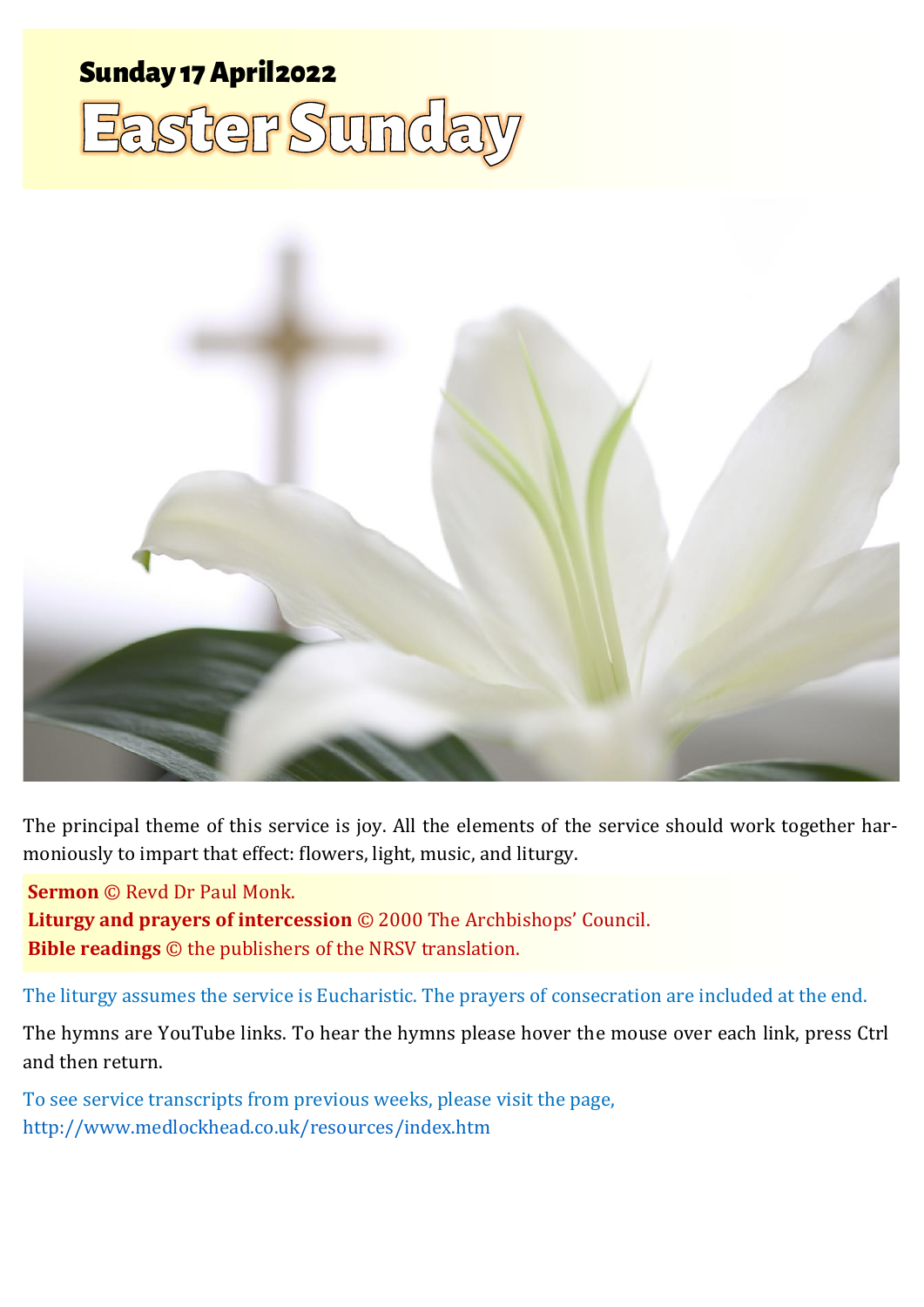## **The Welcome**

In the name of the Father, and of the Son, and of the Holy Spirit

All **Amen.**

The Lord be with you

All **And also with you.**

Alleluia, Christ is risen!

All **He is risen indeed! Alleluia!**

HYMN 1 **[Christ the Lord is risen today](https://youtu.be/XveIGmAUdkQ)** (please click on this link to hear the hymn)

## **The Preparation**

All **Almighty God,**

**to whom all hearts are open, all desires known, and from whom no secrets are hidden: cleanse the thoughts of our hearts by the inspiration of your Holy Spirit, that we may perfectly love you, and worthily magnify your holy name; through Christ our Lord. Amen.**

Our Lord Jesus Christ said:

The first commandment is this: 'Hear, O Israel, the Lord our God is the only Lord. You shall love the Lord your God with all your heart, with all your soul, with all your mind, and with all your strength.'

And the second is this: 'Love your neighbour as yourself.' There is no other commandment greater than these. On these two commandments hang all the law and the prophets.

#### All **Amen. Lord, have mercy.**

Christ our Passover lamb has been sacrificed for us. Let us therefore rejoice by putting away all malice and evil and confess our sins in penitence and faith, firmly resolved to keep God's commandments and to live in love and peace with all.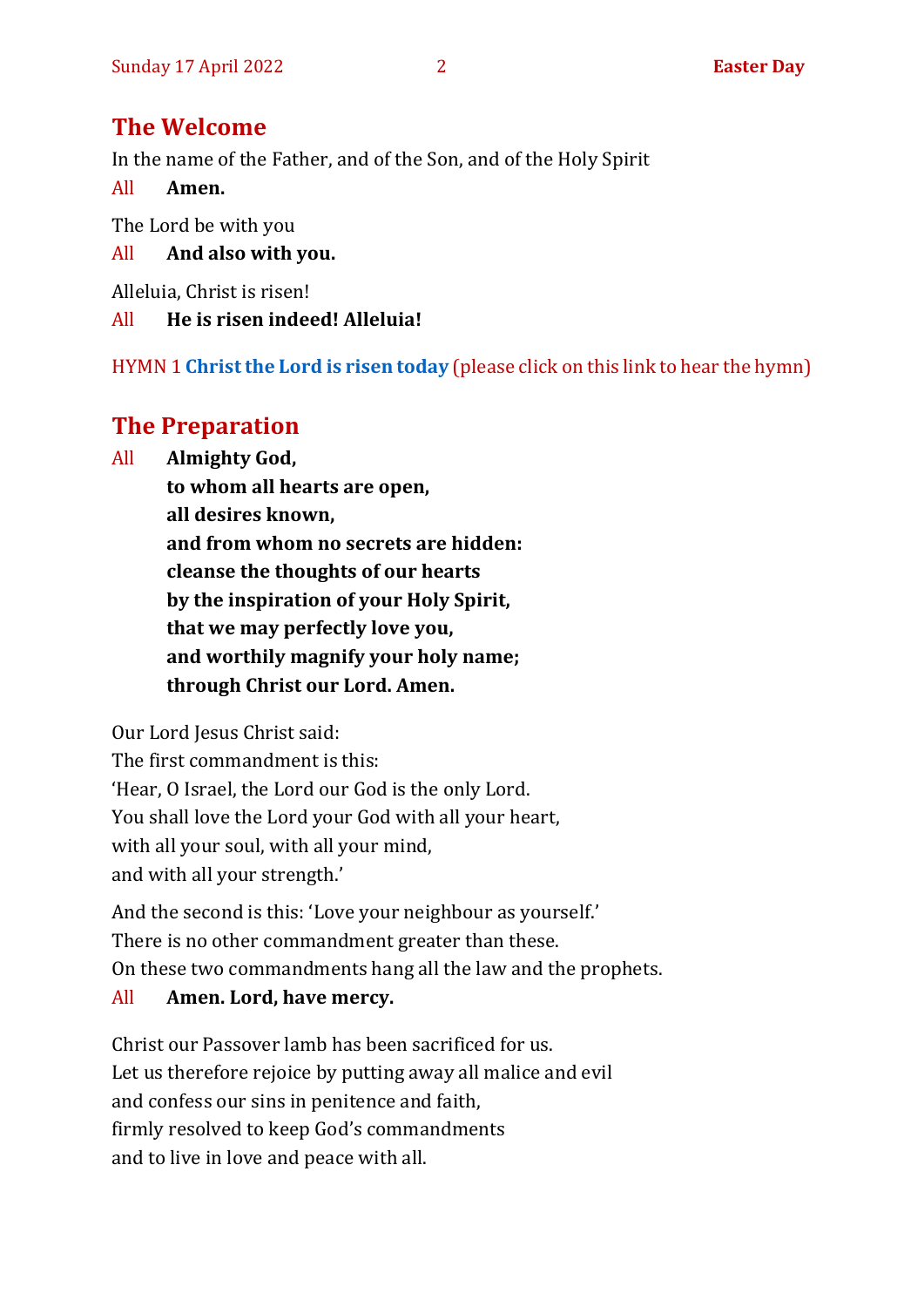All **Almighty God, our heavenly Father, we have sinned against you and against our neighbour in thought and word and deed, through negligence, through weakness, through our own deliberate fault. We are truly sorry and repent of all our sins. For the sake of your Son Jesus Christ, who died for us, forgive us all that is past and grant that we may serve you in newness of life to the glory of your name. Amen.**

Almighty God,

who forgives all who truly repent, have mercy upon you, pardon and deliver you from all your sins, confirm and strengthen you in all goodness, and keep you in life eternal; through Jesus Christ our Lord.

All **Amen.**

## **The Gloria**

This version of the Gloria is sung to the tune of **[Cwm Rhondda](https://www.youtube.com/watch?v=BtGhnEwY74E)**.

All **Glory be to God in Heaven, Songs of joy and peace we bring, Thankful hearts and voices raising, To creation's Lord we sing. Lord we thank you, Lord we praise you, Glory be to God our King: Glory be to God our King. Lamb of God, who on our shoulders, Bore the load of this world's sin; Only Son of God the Father, You have brought us peace within. Lord, have mercy, Christ have mercy, Now your glorious reign begin:**

**Now your glorious reign begin.**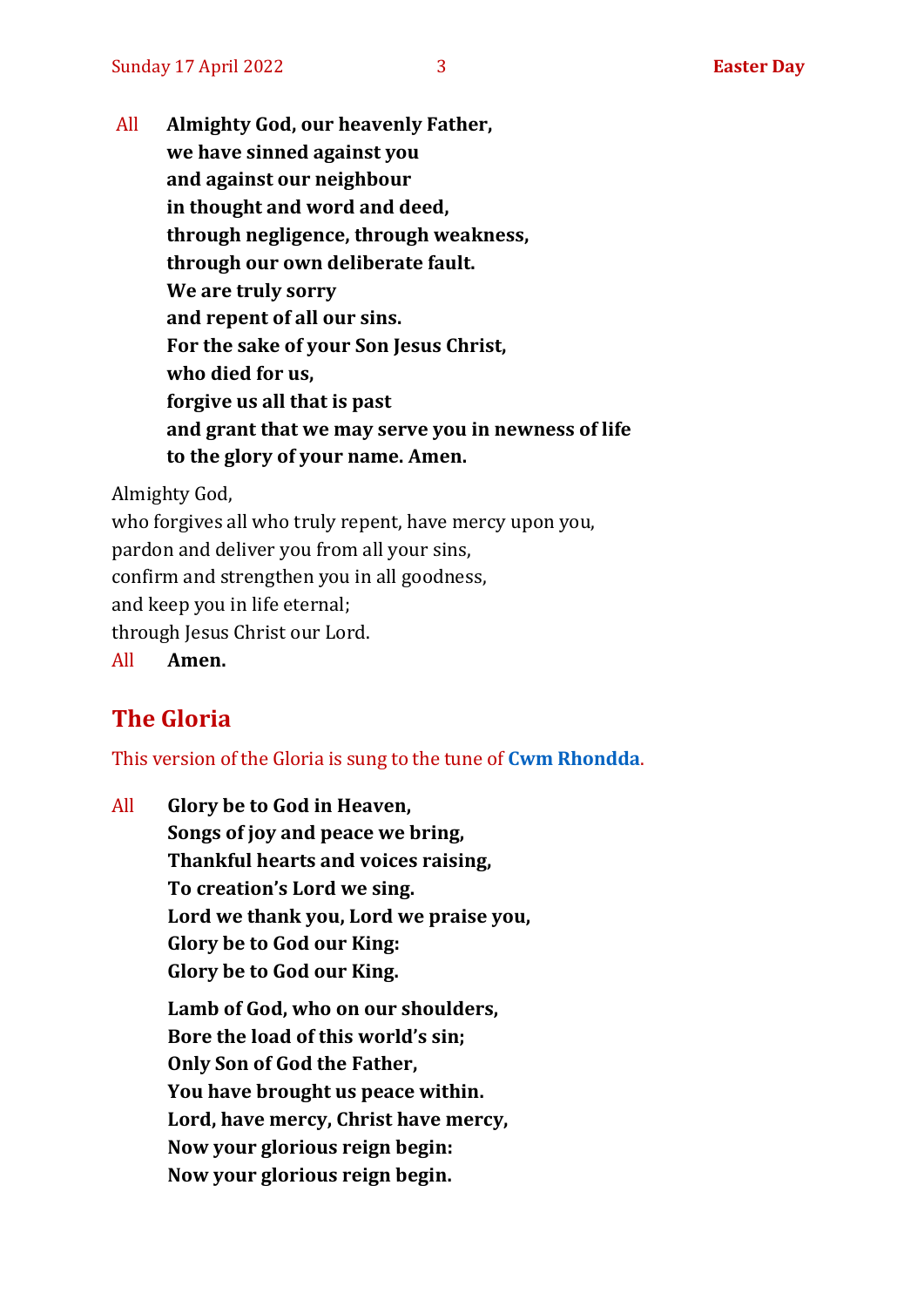**You O Son of God are Holy, You we praise with one accord. None in heav'n or earth is like you, Only you are Christ the Lord. With the Father and the Spirit, Ever worshipped and adored: Ever worshipped and adored.**

## **The Collect for Easter Day**

God of glory, by the raising of your Son you have broken the chains of death and hell: fill your Church with faith and hope; for a new day has dawned and the way to life stands open in our Saviour Jesus Christ.

All **Amen.**

## **First reading**

A reading from the Acts of the Apostles

Peter said: 'I truly understand that God shows no partiality, but in every nation anyone who fears him and does what is right is acceptable to him. You know the message he sent to the people of Israel, preaching peace by Jesus Christ—he is Lord of all.

'That message spread throughout Judea, beginning in Galilee after the baptism that John announced: how God anointed Jesus of Nazareth with the Holy Spirit and with power; how he went about doing good and healing all who were oppressed by the devil, for God was with him. We are witnesses to all that he did both in Judea and in Jerusalem. They put him to death by hanging him on a tree; 40but God raised him on the third day and allowed him to appear, not to all the people but to us who were chosen by God as witnesses, and who ate and drank with him after he rose from the dead. He commanded us to preach to the people and to testify that he is the one ordained by God as judge of the living and the dead.

'All the prophets testify about him that everyone who believes in him receives forgiveness of sins through his name.' *Acts 10:34–43*

This is the Word of the Lord All **Thanks be to God.**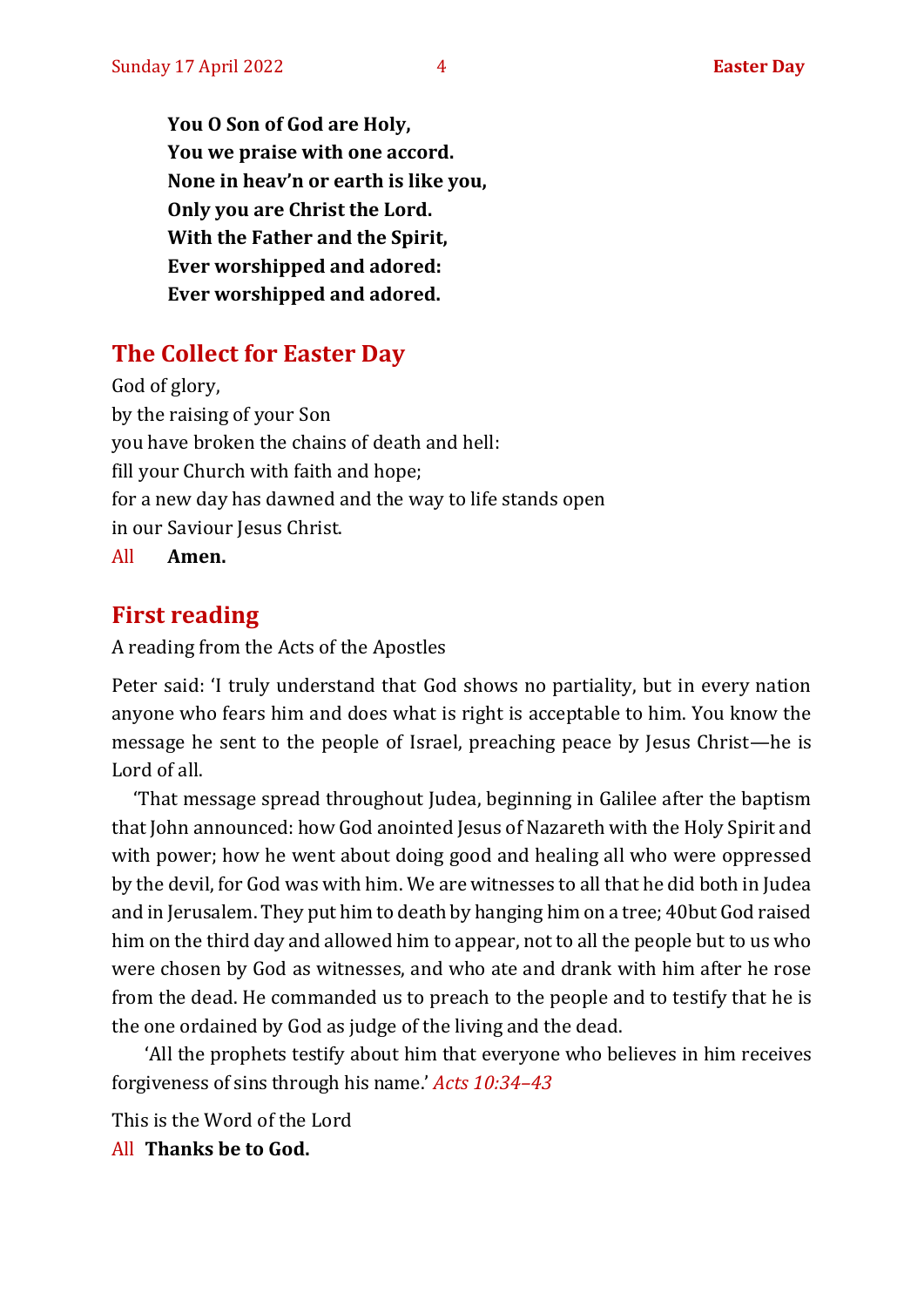#### **Second reading**

A reading from St Paul's letter to the Colossians

If you have been raised with Christ, seek the things that are above, where Christ is, seated at the right hand of God. Set your minds on things that are above, not on things that are on earth, for you have died, and your life is hidden with Christ in God. When Christ who is your life is revealed, then you also will be revealed with him in glory. *Colossians 3:1–4*

This is the Word of the Lord All **Thanks be to God.**

HYMN 2 **[Now the Green blade rises](https://www.youtube.com/watch?v=UVduV0ustWw)** (please click on this link to hear the hymn) **[Low in the grave he lay](https://www.youtube.com/watch?v=CtxSWcfH9hk)** (please click on this link to hear the hymn)

## **Gospel reading**

Hear the Gospel of our Lord Jesus Christ according to John

#### All **Glory to you O Lord.**

Early on the first day of the week, while it was still dark, Mary Magdalene came to the tomb and saw that the stone had been removed from the tomb.

She ran and went to Simon Peter and the other disciple, the one whom Jesus loved, and said to them, 'They have taken the Lord out of the tomb, and we do not know where they have laid him.' Then Peter and the other disciple set out and went towards the tomb. The two were running together, but the other disciple outran Peter and reached the tomb first. He bent down to look in and saw the linen wrappings lying there, but he did not go in. Then Simon Peter came, following him, and went into the tomb. He saw the linen wrappings lying there, and the cloth that had been on Jesus' head, not lying with the linen wrappings but rolled up in a place by itself. Then the other disciple, who reached the tomb first, also went in, and he saw and believed; for as yet they did not understand the scripture, that he must rise from the dead.

The disciples returned to their homes, but Mary stood weeping outside the tomb. As she wept, she bent over to look into the tomb; and she saw two angels in white, sitting where the body of Jesus had been lying, one at the head and the other at the feet. They said to her, 'Woman, why are you weeping?' She said to them, 'They have taken away my Lord, and I do not know where they have laid him.' When she had said this, she turned round and saw Jesus standing there, but she did not know that it was Jesus. Jesus said to her, 'Woman, why are you weeping? For whom are you looking?' Thinking him to be the gardener, she said to him, 'Sir, if you have carried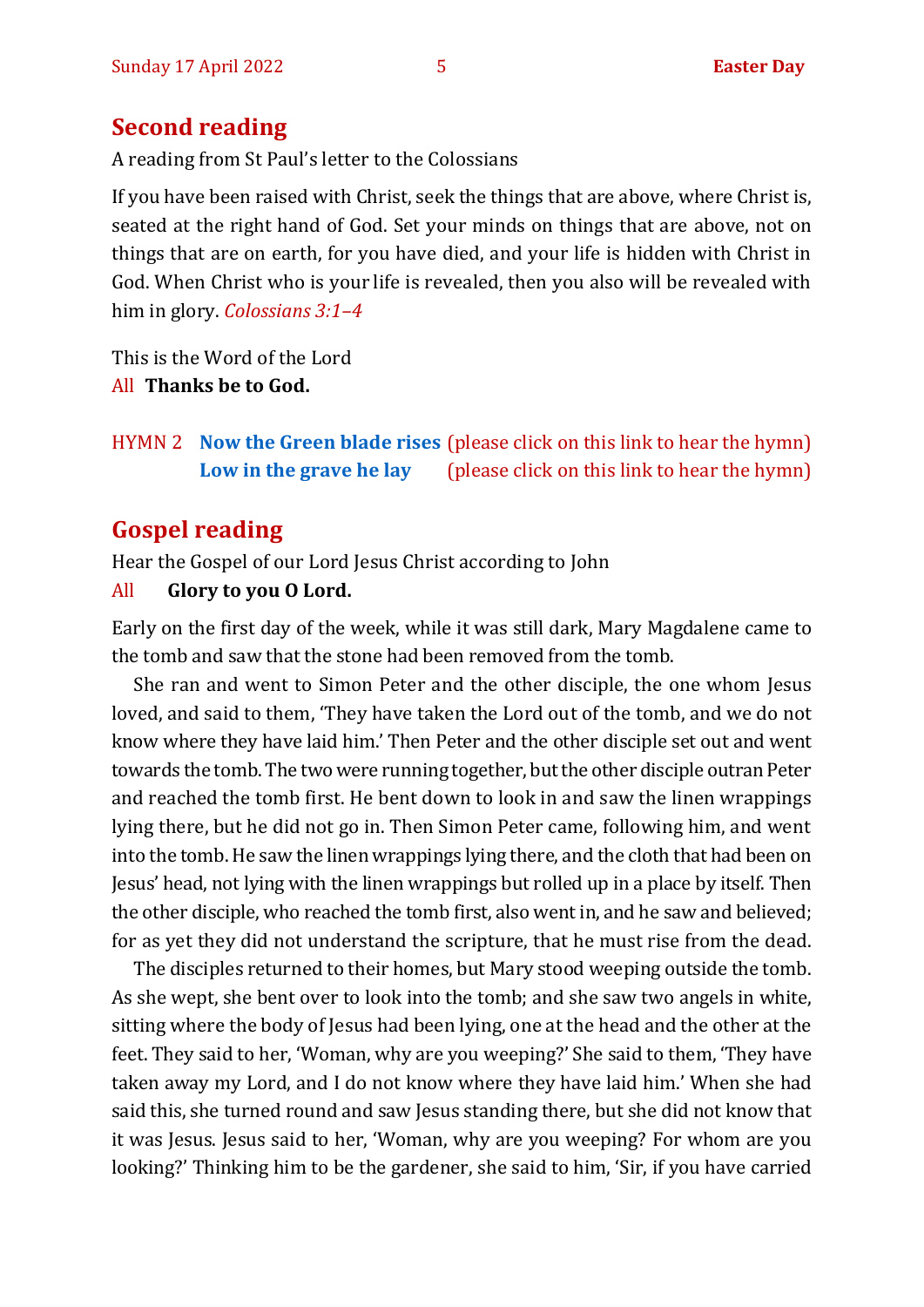him away, tell me where you have laid him, and I will take him away.' Jesus said to her, 'Mary!' She turned, saying to him in Hebrew, 'Rabbouni!' (which means Teacher). Jesus said to her, 'Do not hold on to me, because I have not yet ascended to the Father. But go to my brothers and say to them, "I am ascending to my Father and your Father, to my God and your God".' Mary Magdalene ran to the disciples and said, 'I have seen the Lord'; and she told them that he had said these things to her. *John 20:1–18*

This is the Gospel of the Lord

All **Praise to you O Christ.** 

#### **Sermon**

The Old Testament is a huge book, but here is one story that utterly dominates. Forget creation or Jonah. Forget Elijah and the Priests of Baal or Noah. Forget David and Goliath. Forget Moses receiving the Law. It's the story of Moses freeing the chosen people from slavery in Egypt to freedom in the promised land. Call it Palestine or Israel, Moses freed the chosen people from their oppression. And to get from A to B, they crossed water—he parted the waters of the Red Sea. The story became a way of defining the self-identity of the chosen people. In effect, they were saying, 'We are the people that Moses took from slavery and led to freedom.

It's such a big story that it's no surprise that it created its own literature. St Paul took this story and used it to weave a spiritual metaphor (1 Corinthians 10:2). It's possible that Jesus was repainting this same picture in John 8:34 ff. It might have been an established way of reading this central Jewish story. They are saying, 'Forget a physical Egypt and a physical Palestine. God chose these people and to demonstrate that they were indeed chosen, he led them from slavery to sin and to spiritual freedom. And to get from A to B they crossed water—the water of baptism.'

Baptism at the time of Jesus was a Jewish ceremony. It was a way of saying in as public a way as possible 'I want to come back to God. Look, I'm washing away the dust and dirt on the outside of my body to symbolise the washing away of all that is not of God from inside me and in my soul.'

But baptism is more than a ceremony dealing with sin because Jesus was sinless yet sought baptism. At the core of the Christian understanding of baptism is the Holy Spirit who enters a human soul. Baptism is therefore also about being filled with God … and being filled in order to become the person that God wants us to be.

Pushing back the frontiers of self to become fully God's requires as colossal an effort as pushing back the Red Sea for the Chosen People to cross over. It requires power. It requires effort. It requires God. It therefore requires miracle. And the person who accepts God into their soul is to be so different from the person before-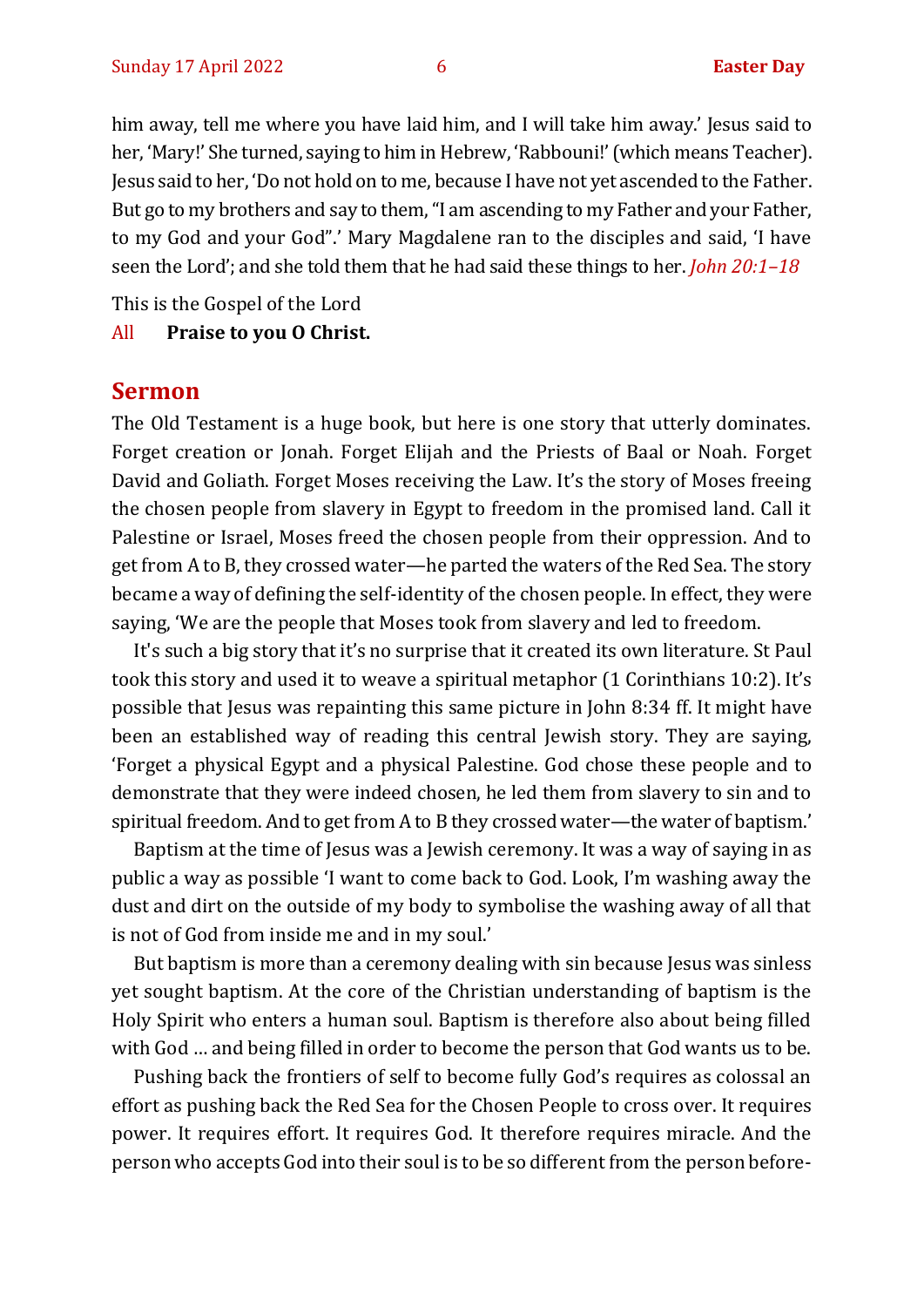hand that it's as though they had died and risen again. They are a new creation we're talking the language of resurrection, each becoming an Easter person.

And *that's* what Easter is about. It's enabling us to come close to God. It's resurrection life for all who choose it, and it's liberating our souls to accommodate the Holy Spirit such that we can grow to become the people God wants us to be. He wants us to be His children, so beings of love and choice, beings of spirituality and availability. The best criterion of assessing baptism is therefore whether we become like Jesus after His baptism: we are baptised into Christ-like-ness.

That colossal change requires power. The only power great enough is God's power. It's resurrection power that comes from an indwelling of God, who comes first through Jesus' resurrection and is now available to all through baptism. No wonder the early Church always baptised its converts on Easter Day. No wonder they took the story of Moses and appropriated its huge themes of slavery and freedom and water.

This Easter, then, we rejoice that Jesus rose from the dead. We celebrate that we can become truly the children of God that He wants, loving us into new life.

Alleluia, Christ is risen!

#### All **He is risen indeed! Alleluia!**

#### **The Creed**

Do you believe and trust in God the Father, the source of all being and life, the one for whom we exist?

#### All **We believe and trust in him.**

Do you believe and trust in God the Son, who took our human nature, died for us and rose again?

#### All **We believe and trust in him.**

Do you believe and trust in God the Holy Spirit, who gives life to the people of God and makes Christ known in the world?

#### All **We believe and trust in him.**

This is the faith of the Church.

All **This is our faith.**

**We believe and trust in one God, Father, Son and Holy Spirit. Amen.**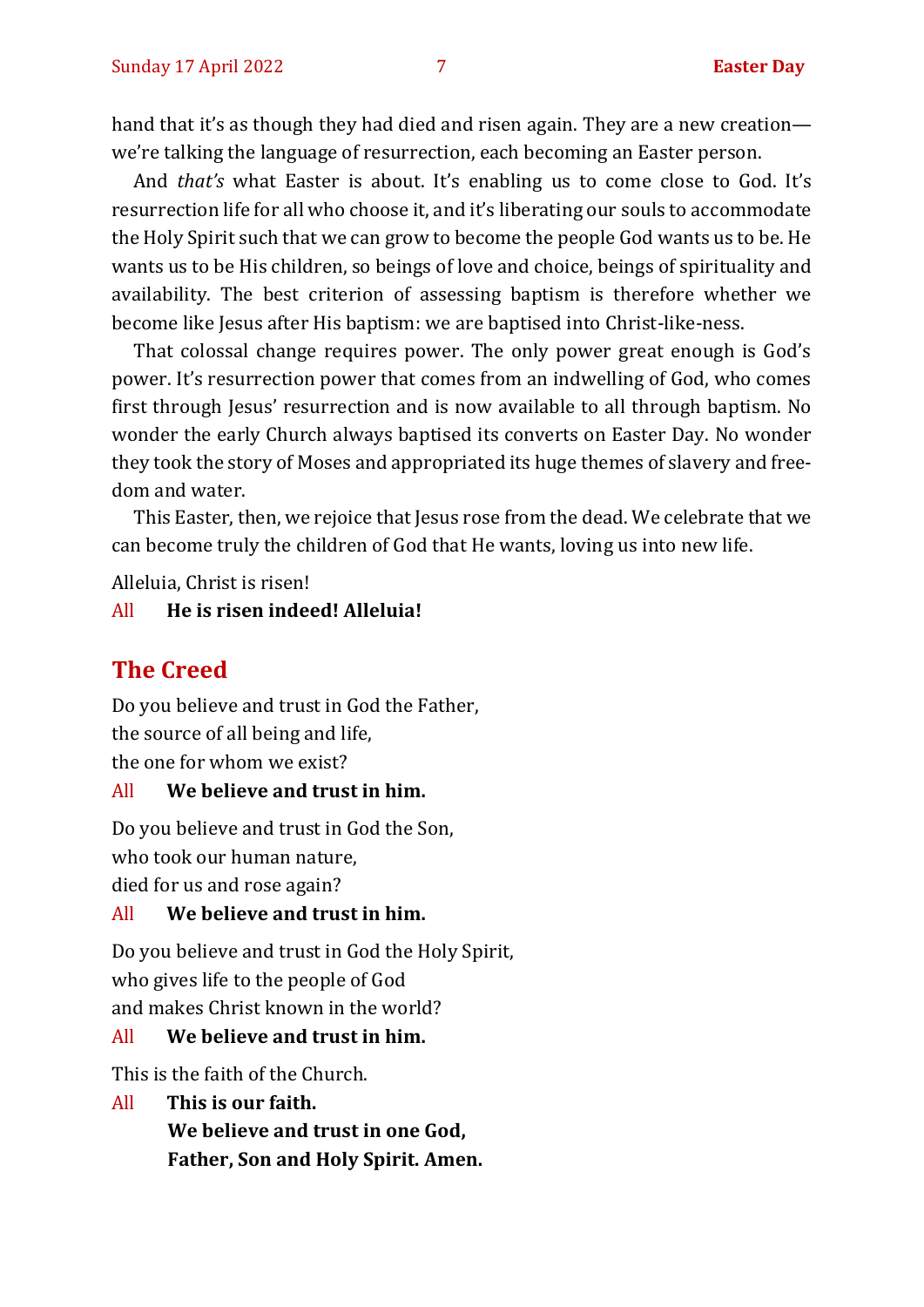## **Prayers of intercession**

In joy and hope let us pray to the Father.

That our risen Saviour may fill us with the joy of his

glorious and life-giving resurrection …

we pray to the Father.

#### All **Hear our prayer.**

That isolated and persecuted churches may find fresh strength in the good news of Easter … we pray to the Father.

#### All **Hear our prayer.**

That God may grant us humility to be subject to one another in Christian love … we pray to the Father.

#### All **Hear our prayer.**

That he may provide for those who lack food, work or shelter … we pray to the Father.

#### All **Hear our prayer.**

That by his power war and famine may cease through all the world … we pray to the Father.

#### All **Hear our prayer.**

That he may reveal the light of his presence to the sick,

the weak and the dying,

to comfort and strengthen them …

we pray to the Father.

#### All **Hear our prayer.**

That, according to his promises,

all who have died in the faith of the resurrection may be raised on the last day … we pray to the Father.

#### All **Hear our prayer.**

That he may send the fire of the Holy Spirit upon his people,

so that we may bear faithful witness to his resurrection,

we pray to the Father.

#### All **Hear our prayer.**

Merciful Father,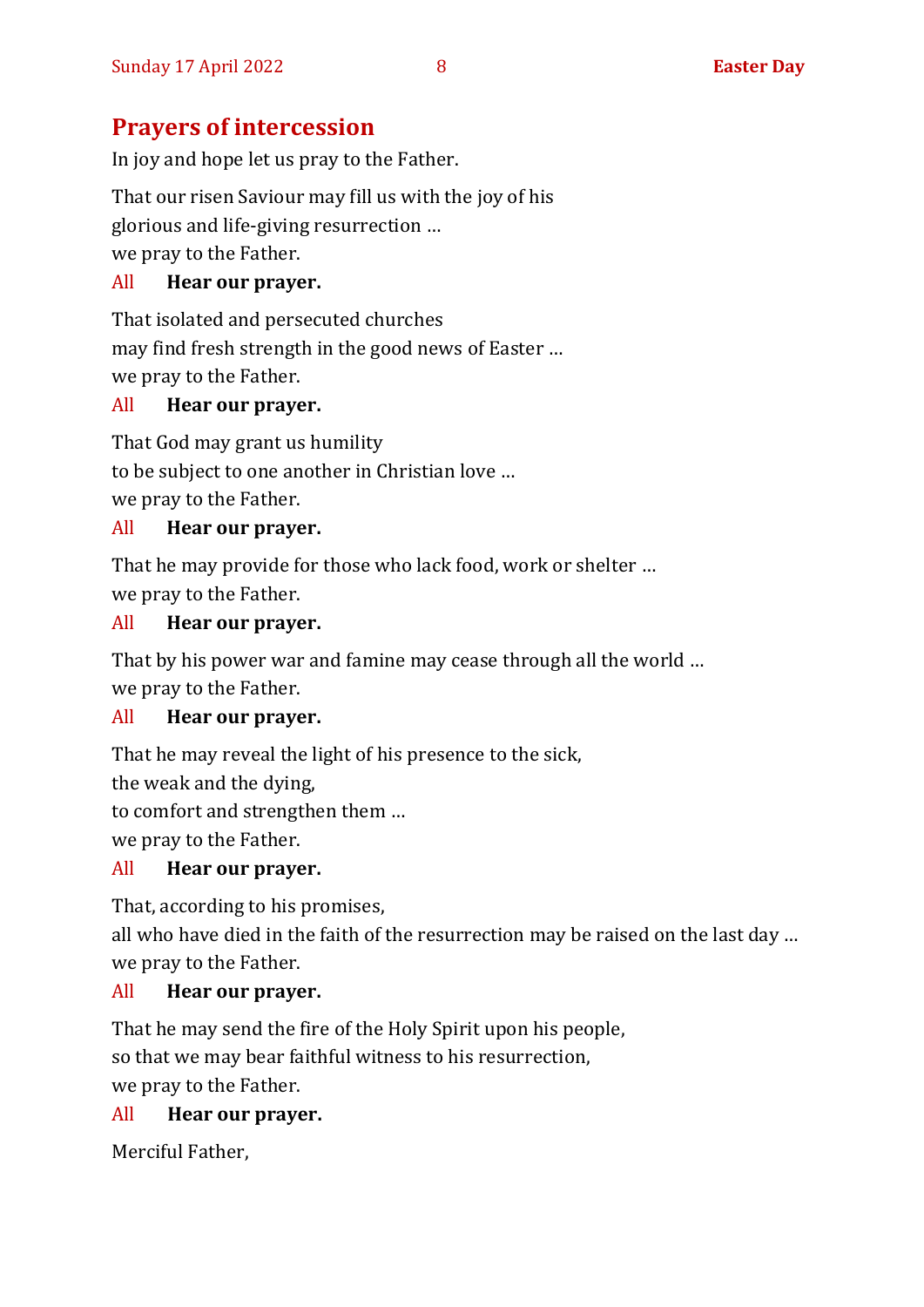All **accept these prayers for the sake of your Son, our Saviour Jesus Christ. Amen.**

## **The peace**

The risen Christ came and stood among his disciples and said, 'Peace be with you.' Then were they glad when they saw the Lord. Alleluia.

The peace of the Lord be always with you:

All **And also with you.**

HYMN 3 **[Amazing grace!](https://youtu.be/yjRlXilfJk0)** (please click on this link to hear the hymn)

The liturgy of the Communion Service appears below

HYMN 4 **[Thine be the glory!](https://youtu.be/Tjz4yXUJrgU)** (please click on this link to hear the hymn)

## The Dismissal

God the Father, by whose love Christ was raised from the dead, open to you who believe the gates of everlasting life.

#### All **Amen.**

God the Son,

who in bursting the grave has won a glorious victory, give you joy as you share the Easter faith.

#### All **Amen.**

God the Holy Spirit,

whom the risen Lord breathed into his disciples,

empower you and fill you with Christ's peace.

#### All **Amen.**

And the blessing of God the Almighty:

Father, Son, and Holy Spirit,

be with you now and remain with you always.

#### All **Amen.**

Go in peace to love and serve the Lord.

#### All **In the name of Christ. Amen.**

Alleluia, Christ is risen!

#### All **He is risen indeed! Alleluia!**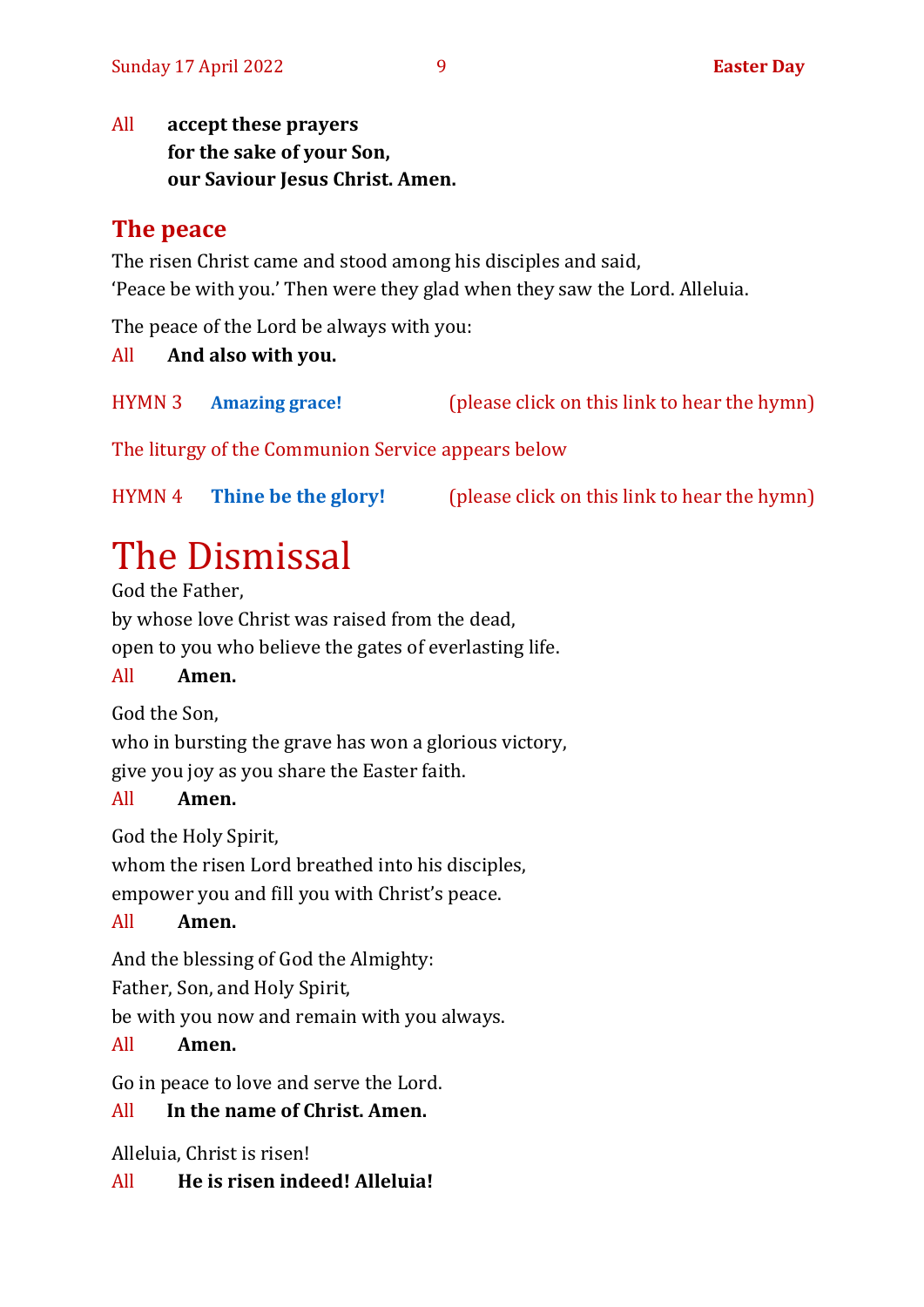## The Liturgy of the Sacrament

## Eucharistic Prayer (prayer E)

The Lord be with you

#### All **and also with you.**

Lift up your hearts.

#### All **We lift them to the Lord.**

Let us give thanks to the Lord our God.

#### All **It is right to give thanks and praise.**

It is indeed right, our duty and our joy, always and everywhere to give you thanks, almighty and eternal Father, and in these days of Easter to celebrate with joyful hearts the memory of your wonderful works. For by the mystery of his passion Jesus Christ, your risen Son, has conquered the powers of death and hell and restored in men and women the image of your glory. He has placed them once more in paradise and opened to them the gate of life eternal. And so, in the joy of this Passover, earth and heaven resound with gladness, while angels and archangels and the powers of all creation sing for ever the hymn of your glory.

All **Holy, holy, holy Lord, God of power and might, heaven and earth are full of your glory. Hosanna in the highest. Blessed is he who comes in the name of the Lord. Hosanna in the highest.**

We praise and bless you, loving Father, through Jesus Christ, our Lord; and as we obey his command, send your Holy Spirit, that broken bread and wine outpoured may be for us the body and blood of your dear Son.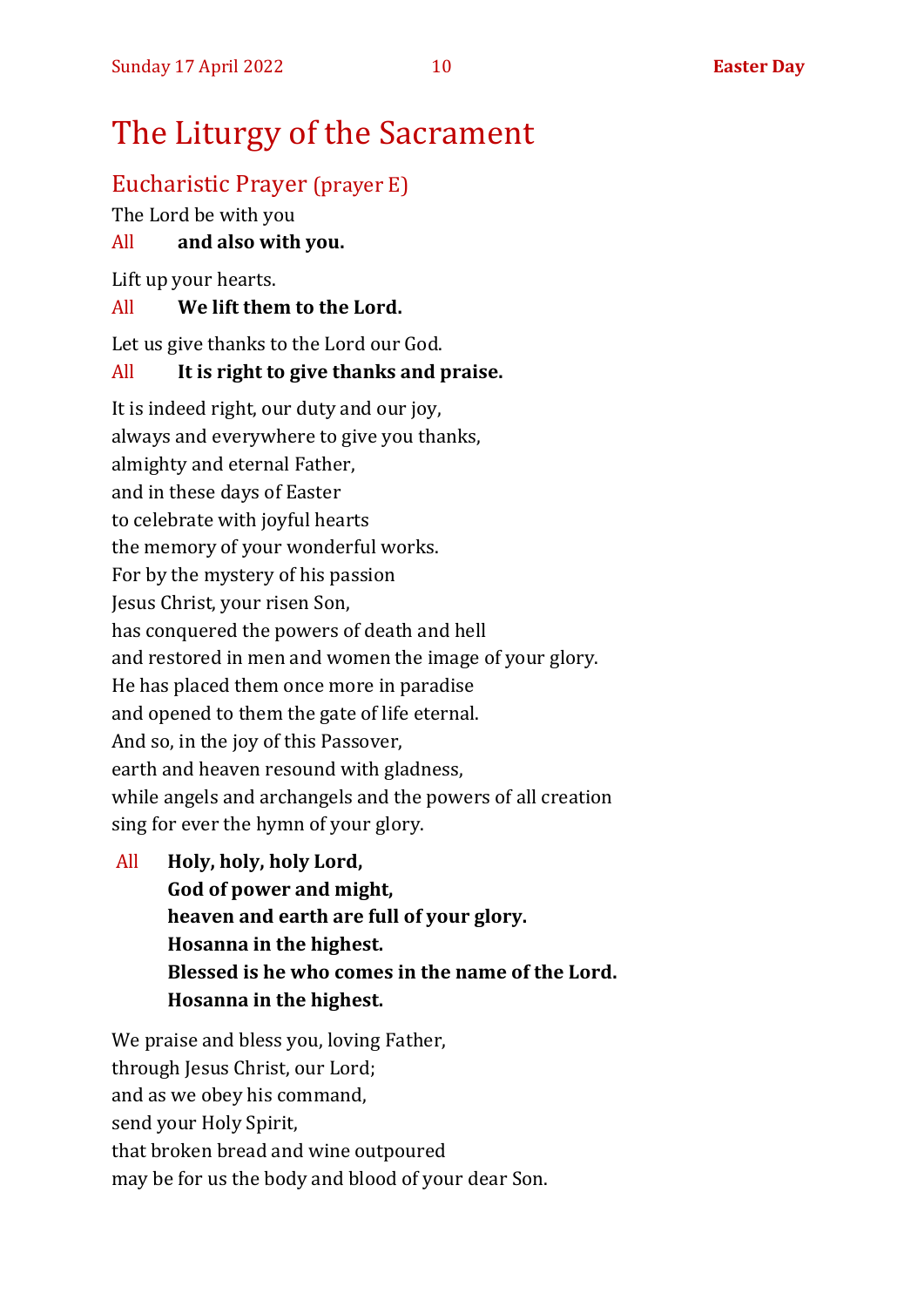On the night before he died he had supper with his friends and, taking bread, he praised you. He broke the bread, gave it to them and said: Take, eat; this is my body which is given for you; do this in remembrance of me.

When supper was ended he took the cup of wine. Again he praised you, gave it to them and said: Drink this, all of you; this is my blood of the new covenant, which is shed for you and for many for the forgiveness of sins. Do this, as often as you drink it, in remembrance of me.

So, Father, we remember all that Jesus did, in him we plead with confidence his sacrifice made once for all upon the cross.

Bringing before you the bread of life and cup of salvation, we proclaim his death and resurrection until he comes in glory.

Great is the mystery of faith:

All **Christ has died. Christ is risen. Christ will come again.**

Lord of all life,

help us to work together for that day

when your kingdom comes

and justice and mercy will be seen in all the earth.

Look with favour on your people, gather us in your loving arms and bring us with all the saints to feast at your table in heaven.

Through Christ, and with Christ, and in Christ, in the unity of the Holy Spirit, all honour and glory are yours, O loving Father, for ever and ever.

All **Amen.**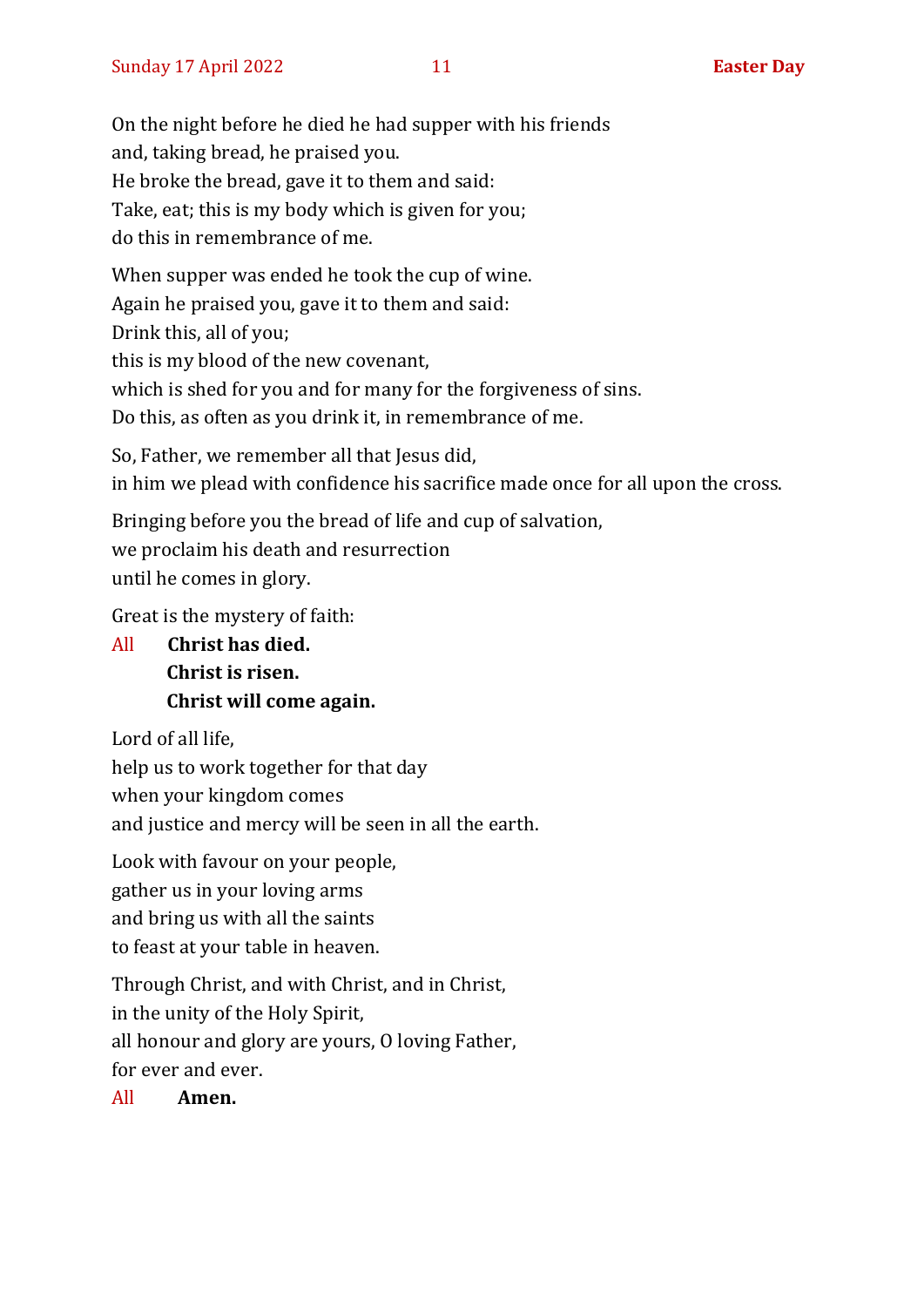### The Lord's Prayer

As our Saviour taught us, so we pray

All **Our Father in heaven, hallowed be your name, your kingdom come, your will be done, on earth as in heaven. Give us today our daily bread. Forgive us our sins as we forgive those who sin against us. Lead us not into temptation but deliver us from evil. For the kingdom, the power,** 

**and the glory are yours now and for ever. Amen.**

#### Breaking of the Bread

We break this bread to share in the body of Christ.

- All **Though we are many, we are one body, because we all share in one bread.**
- All **Lamb of God,**

**you take away the sin of the world, have mercy on us.**

**Lamb of God, you take away the sin of the world, have mercy on us.**

**Lamb of God, you take away the sin of the world, grant us peace.**

Draw near with faith. Receive the body of our Lord Jesus Christ which he gave for you, and his blood which he shed for you. Eat and drink in remembrance that he died for you, and feed on him in your hearts by faith with thanksgiving.